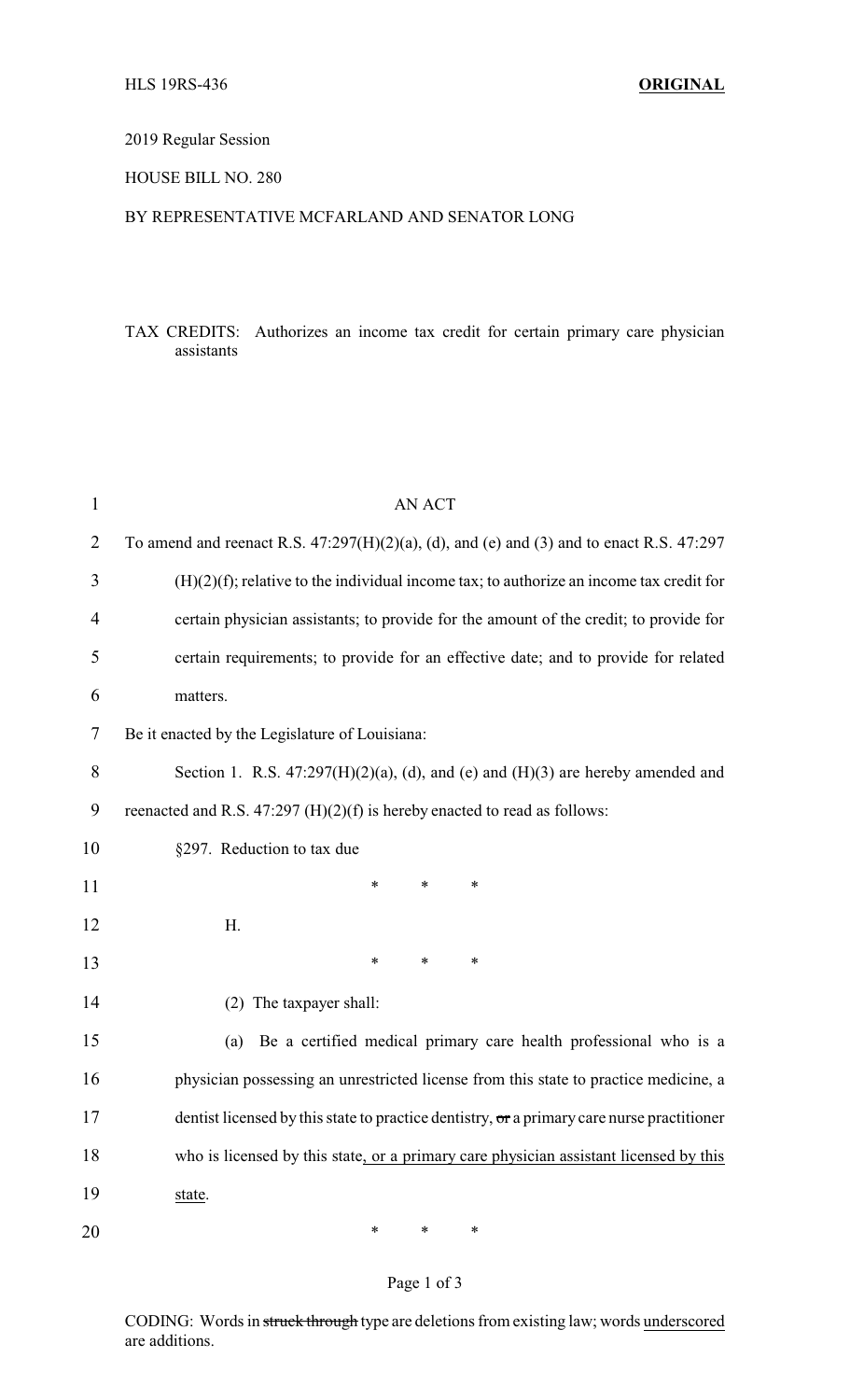| $\mathbf{1}$   | (d) If a physician assistant, establishes and maintains, after July 1, 2019, the     |
|----------------|--------------------------------------------------------------------------------------|
| $\overline{2}$ | primary office of his practice within an area as defined in rules promulgated by the |
| 3              | Louisiana Department of Health as a primary care high-needs geographic health        |
| 4              | professional shortage area (HPSA), as designated by the U.S. Department of Health    |
| 5              | and Human Services' Health Resources and Services Administration's Bureau of         |
| 6              | Health Workforce, Division of Policy and Shortage Designation (DPSD), as per         |
| 7              | Section 332 of the Public Health Service Act and a rural area as defined in rules    |
| 8              | promulgated by the Louisiana Department of Health.                                   |
| 9              | $(d)(e)$ Agree to practice under the conditions set forth herein for a period of     |
| 10             | not less than three years. The tax reduction provided herein shall continue to be    |
| 11             | available for two additional years if the remaining conditions of this Subsection    |
| 12             | continue to be met.                                                                  |
| 13             | $(e)(f)$ Accept Medicaid and Medicare payments for services rendered.                |
| 14             | The provisions of this Subsection shall be available to a physician,<br>(3)          |
| 15             | primary care nurse practitioner, or dentist, or primary care physician assistant for |
| 16             | only one relocation and only for a maximum of five years. In the event that the      |
| 17             | physician, primary care nurse practitioner, or dentist, or primary care physician    |
| 18             | assistant ceases to comply with these provisions within the three-year period, all   |
| 19             | taxes reduced hereunder shall be subject to recapture pursuant to rules promulgated  |
| 20             | by the department.                                                                   |
| 21             | $\ast$<br>$\ast$<br>∗                                                                |
| 22             | Section 2. This Act shall become effective on January 1, 2020.                       |
| 23             |                                                                                      |